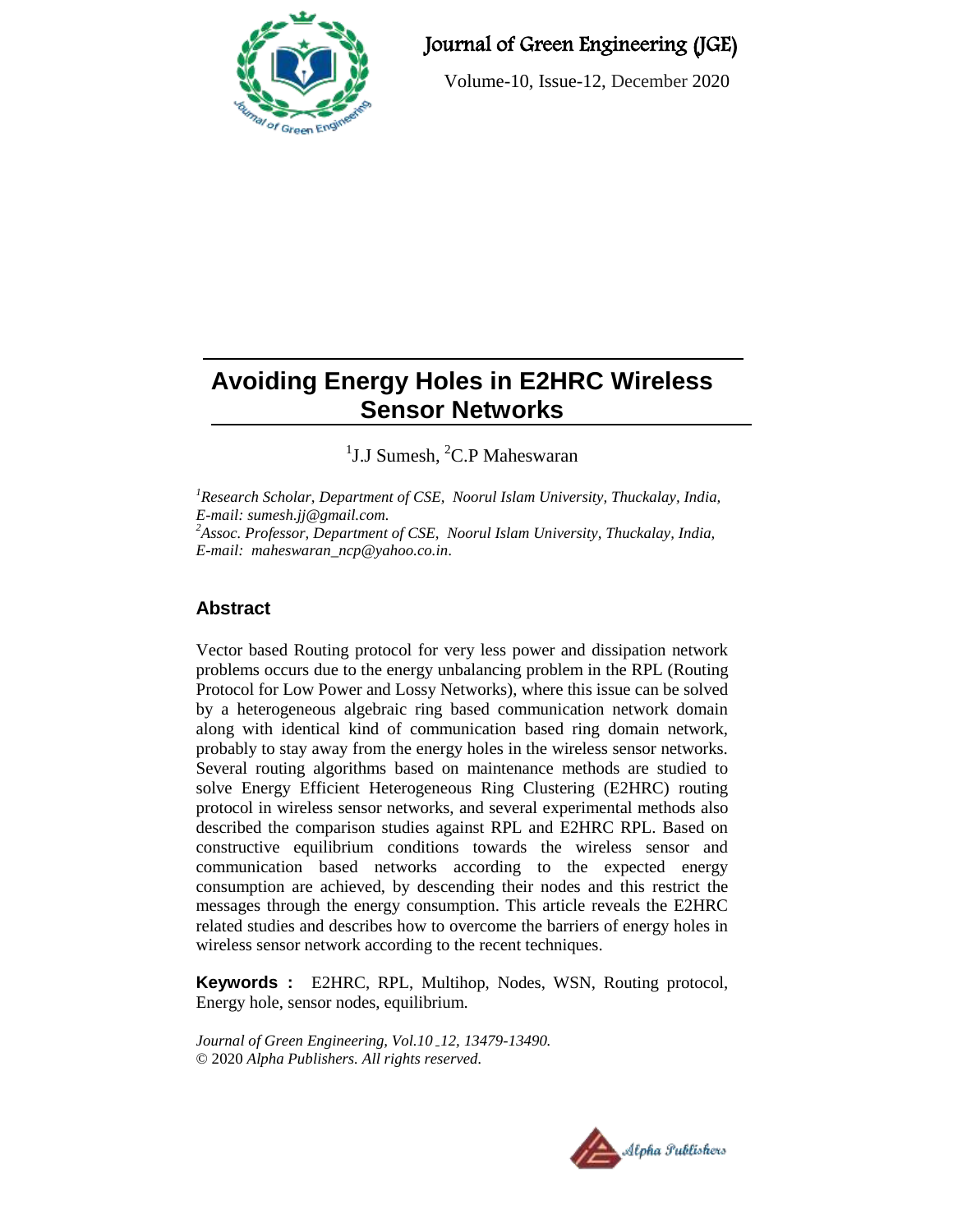#### **1 Introduction**

WSN are made out of enormous amount of sensor nodes with constrained vitality assets. Numerous applications of WSN focused various sensor nodes which are typically difficult to reach the accession point even the substitution energy resources are sensible and authenticated [18]. Subsequently the energy productivity region turns into a key structure issue so as to improve the existence expectancy of the whole sensor based network [6]. WSN with multihop is described by many-to-one traffic design, where the data should be forwarded to traffic congestion. Further the clusters near to the lead node and close to the destination have to pass the data through the cluster heads aside from the station (either source or destination), simultaneously it tends to end its fall. Earlier the resulting partition of networks are directly enters to the network clustering problem, which typically results in energy-hole problem, which result in more energy constipation by the sensor nodes [4].



Figure 1: A multi-hop based graph for an energy efficient scalar based routing protocol in WSN nodes

 Thus as we discussed in the abstract, several routing algorithms (scalar and vector based) are there and various methods are studied to solve E2HRC routing protocol wireless sensor networks [3]. Similarly several experimental methods described the comparison studies against RPL and E2HRC RPL constructive equilibrium for wireless sensor networks by descending their nodes [16]. Since sufficient energy utilization will be calculate according to restrict the packets through the energy consumption [2]. Figure 1 shows the multi-hop based graph for an energy efficient scalar based routing protocol in WSN nodes. Hence this article implies the E2HRC related studies and

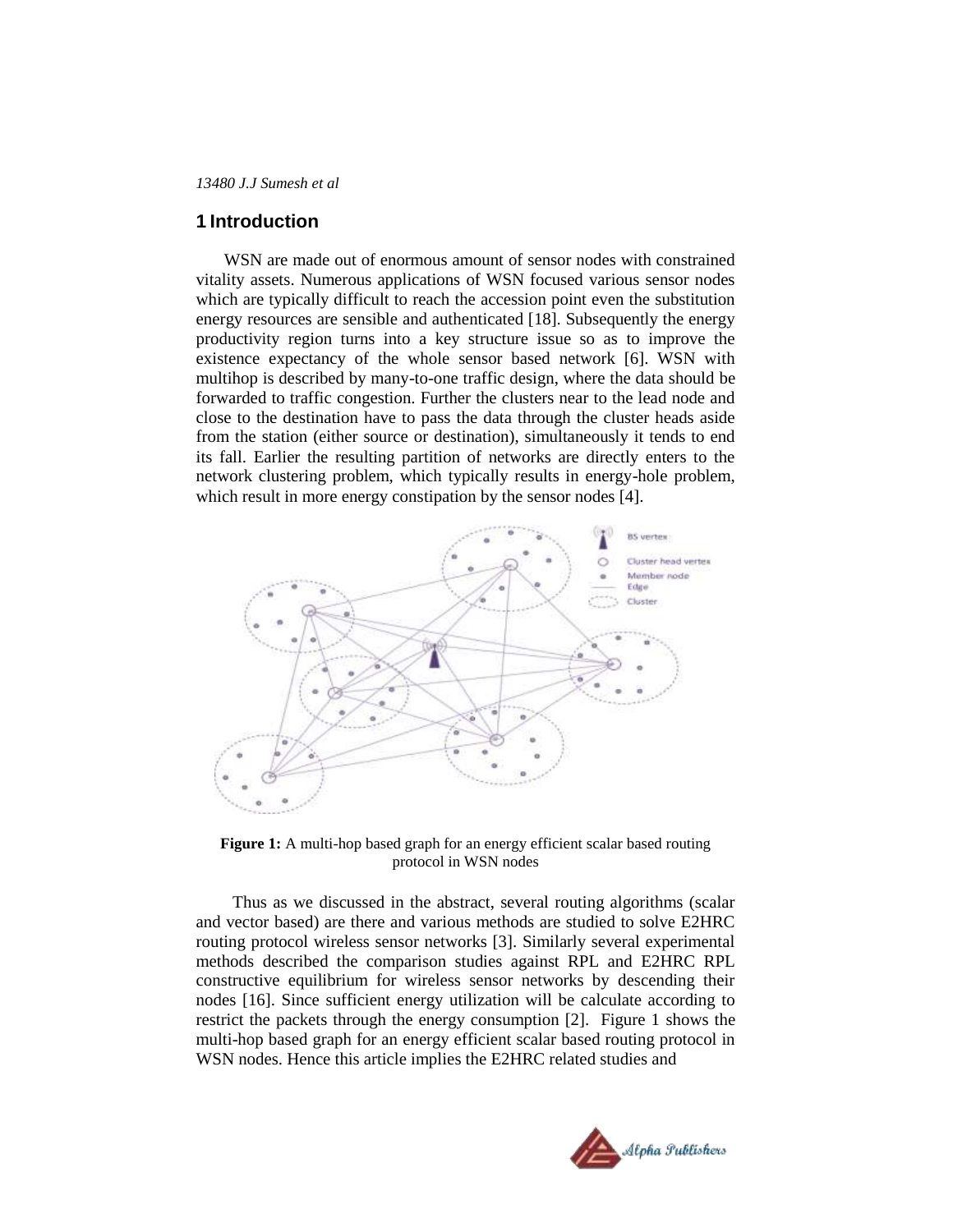describes how to overcome the energy holes in the wireless sensor networks according to the recent techniques with a packet structure [19].

### **2 Various Methodologies to Identify the Energy Hole**

 A survey on energy holes problems in WSN"s are studied recently by many researchers. On the other hand there is no longer, in particular very less approximation are there for energy holes and holes removing mechanisms [1]. Later few were given a reason to create an impact towards the solutions which is perspective to all kinds of sensor based energy holes [5]. The outcomes and its effects of energy holes in lossy and loss less networks are described and clearly defined [8]. These furnished outcomes of energy holes on networks are described through some existing methodologies to prevent, keep away from, and hit upon unnecessary energy holes which give the optimal results for the compression techniques. Simultaneously the challenges in detecting the energy holes in the network were studied [11]. This leads that to new techniques which are proposed to locate and pass the energy holes in various WSN"s.

In the energy holes the community nodes started to die in a speedy manner, so this creates an impact towards the energy holes and hence major power of network remains unused [9]. Upcoming studies employs that energy reduction is, closely proximity to the sink that is further added in the presence of energy hole in the communication networks and this leads to identify the previous delay of the network [12]. For every network lifespan is decided by the way of feeblest node in the network where the spatial and temporal networks are the crucial capabilities of communication network [10].

In order to moderate the irregular energy consumption, distinct tactics are widely followed by majority of the researchers, not only the simplest way to balance the overall energy dissipation but additionally to develop the network life span and throughput value of the energy hole. A disseminated reporting Hole Repair Algorithm (HORA) for WSNs changed according to proposal by means of Sahoo and Liao et al, 2016, [13] which utilizes the use of the mobility of sensor hub based on their nodes to diminish the energy hole problem. To augment the inclusion territory by restricting the covering locale of each sensor node assessments and its popularity is checked through Cross Triangle (CT), Hidden Cross Triangle (HCT), and Non Cross Triangle (NCT) nodes [20].

A transportable node is chosen on the basis of advanced level of covering region and by way of the stipulation. Its present the availability and inclusion but that won't be used to decrease the energy hole [17]. Along these traces, the adjacent nodes among the advance covering will be in motion which is used to

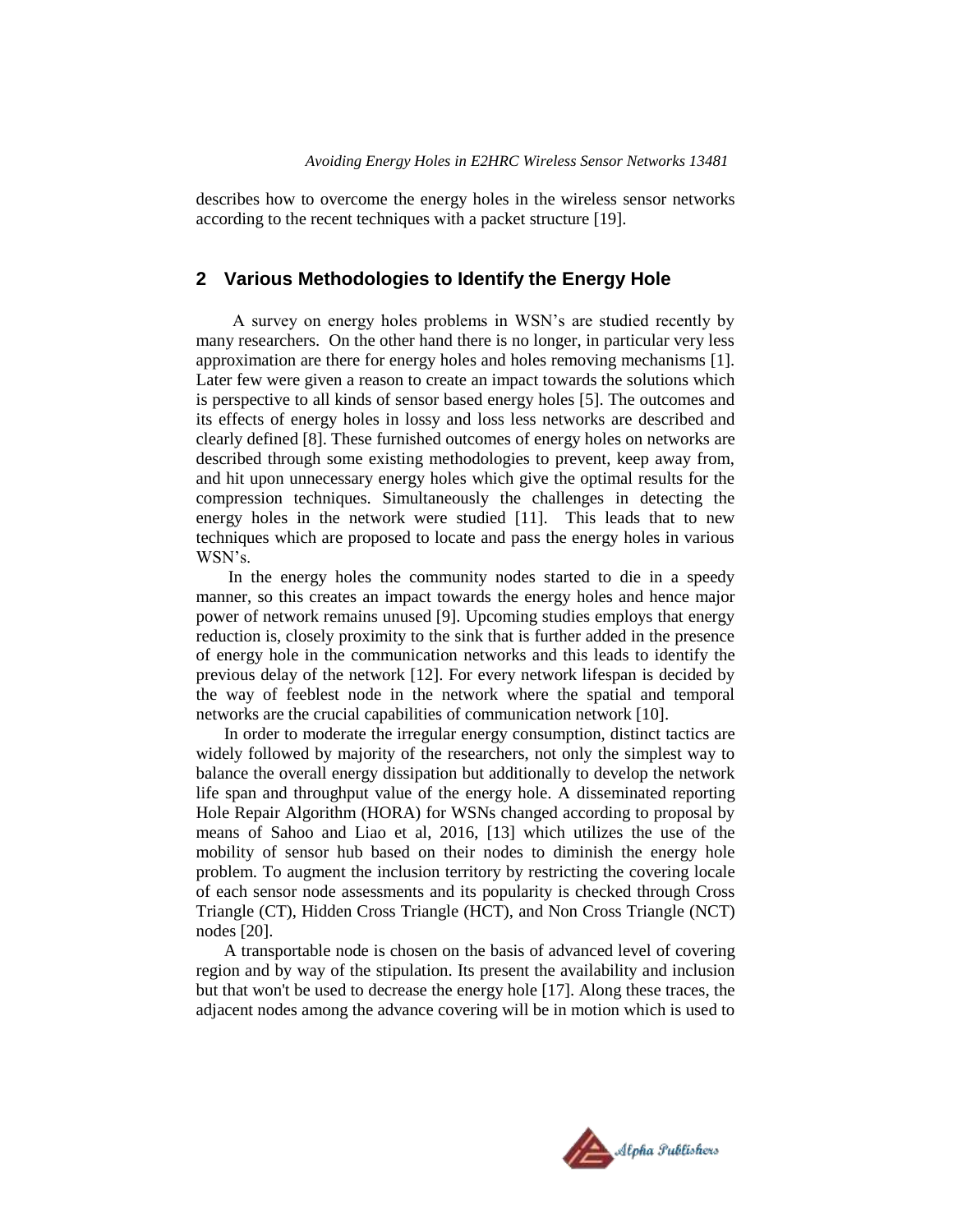fix the energy hole. The calculation guarantees no more inclusion gap construction, and beats in the network"s lifetime and accomplishes greater throughput. In any case, HORA isn't reasonable and differs in sensitive programs because of the energy hole restoration process.

Spherical hole repair techniques was proposed by Latif et al.[7] to fix the inclusion of the energy holes issue of submerged wireless sensor networks (SWSNs) nodes. This projected procedure made out of three different stages;

- Neighbors based Knowledge Sharing Phase (KSP) node,
- Convergence level of Network Operation Stage (NOP) node and
- Energy Hole Repair Phase (HRP) for optimization.

Additionally, the advanced node covers various domains which are in charge of renovation of energy and inclusion holes [11]. The outcome reveals great improvement in terms of vital utilization and system"s lifetime with exchange of the top of the line to the delayed end [15]. Apart form the above concepts, an ideal distance based transmission strategy (IDTS) utilizing Ant Colony Optimization (ACO) which is projected and studied with calculations of two notions as explained as most energy efficient distance (MEED), and most energy balance distance (MEBD). This leads that the nearby ideal data transmission process which will be removed and controlled by MEED. In this process the entire infinite domain"s transmission separation is accomplished by adjusting the heap of all hubs from source to destination.

In spite of this fact that, IDTS balances the vital utilization of the whole system and productively uses the essential equipments to identify the energy hole. It may, result that the calculation is inefficient for arbitrary and scanty organization; in addition, the vitality energy issue is developed according to the various higher level iteration of nodes [14]. A power sparing mobicast RPL for UWSNs is used to relieve the energy hole issue, which brings the concept of ocean current flow and and non - uniform arrangement of sensor nodes. This concept is evidently proposed by Chen et al., 2018.

To defeat the energy hole issue 3-D zone of relevance (3-D ZORt), 3-D zone of forwarding (3-D ZOFt+1) and an apple strip strategy was presented. The energy hole issue is dispensed through consuming the versatile portions, at the same time energy proficiency is accomplished through accumulation of information throughout. This is portable and independent, i.e., autonomous underwater vehicles (AUVs) techniques are used. This algorithm productively amplifies which covers the entire energy hole area. Furthermore the augmented packets conveyance ratio leads to converge. Possibly, the entire area of energy hole nodes isn't determined, at that point the algorithm won't perform well. In addition the algorithms additionally pay cost because of data in the clouds.

Geographic and astute directing conventions (GEDAR) in light of profundity modification control system for recuperation of invalid nodes are projected by N.A.Pantazis et al. 2013 [13]. They also studied the various algorithm towards WSNs which utilizes avaricious sending procedure to

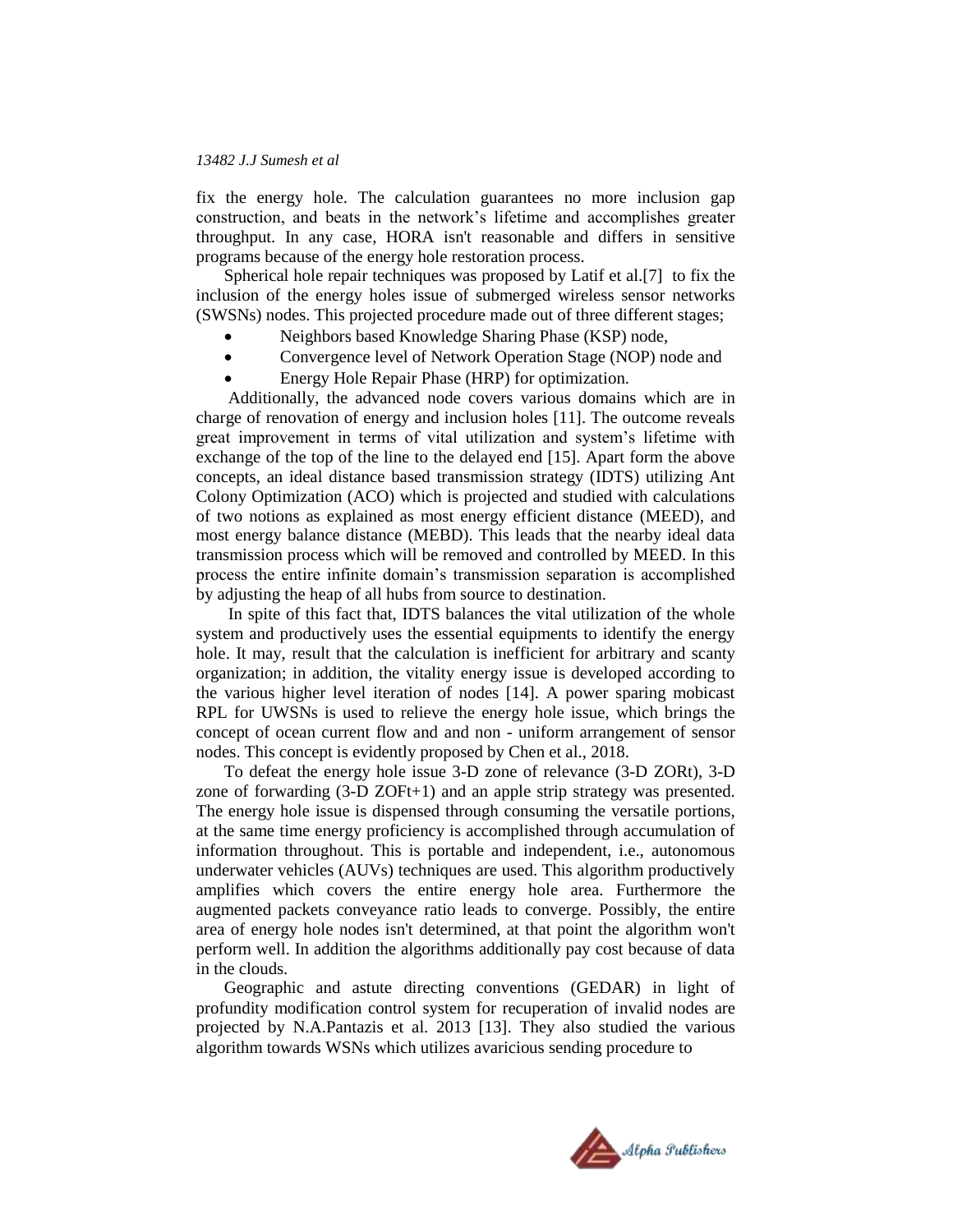identify it"s the neighbors and modify the profundity of invalid nodes moreover by optimality. Despite the fact that, the algorithms beats in packets conveyance proportion, and very few are re-transmitted. The geographic and astute steering conventions are flexible to this domain area and prompts top of the line to end. Moreover, the calculation uses high vitality due to various information data to the source to destination, and furthermore identification of invalid node recuperation technique.

The fundamental and effective ring formations with portable way and to deal with the decreasing hotspot issues are proposed together with this information from various WSN nodes, the portable sink oscillates in a predefined way. The ongoing visible area of the sink is dictated by various higher level sensor nodes. In such case, lower level WSN sensor nodes reveal the difference between higher level nodes and to it. Figure 2 describes the network model with sink and nodes. Additionally, the permanent node leads and terminates as hand-off hubs to the sink are likewise acquainted with effectively forward the information bundle to sink.



**Figure 2 :** Network model with clusters (Nodes and Sink)

The calculation augments related to the system lifetime utilizes the vitality asset proficiently, and furthermore it decreases the start to reduce the delay. A weighted rendezvous planning (WRP) algorithm is working towards routing protocols which are introduced to identify the voyaging way issue. A half breed oscillating procedure utilizing versatile sink is received together

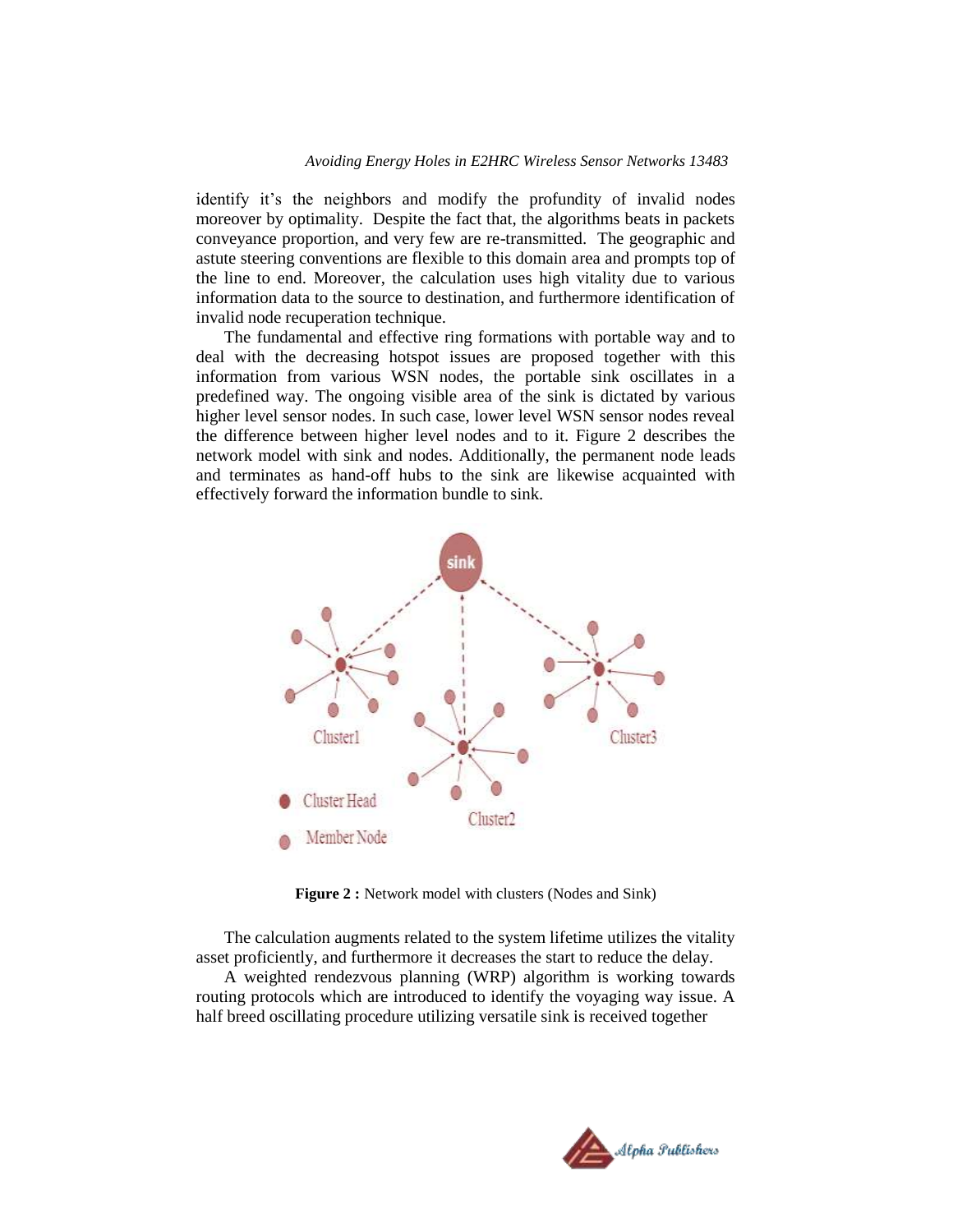with the total information. In this approach, the information about the routing protocol utilizing several jumps of data transmission procedure. Similarly, loads are directed to every dependent hub on the jump move. Figure 3 describes the general architecture of Routing Protocols in WSN. The determination of RP is adapted to the nodes with most extreme load balancing factor chosen by the independent RP which is accomplished by vitality utilization.



Figure 3: General architecture of RP 's in WSN

W.Raza, et al., 2016, studied the utilization of portable relay nodes to expel various issues and also explain the problem of limitation of sink. Based on this reason, the whole networks are separated and rely on connected nodes in the system. The calculation is reasonable for occasion driven and consistent information conveyance plans. Also, with the assistance of portable hand-off hubs vitality proficiency, load adjusting, balancing and expansion are accomplished. Nonetheless, the system become disjoint if the relay nodes are inefficient to transmit the data with information packets. Figure 4 explain the concepts of Heterogeneous model for wireless sensor network.

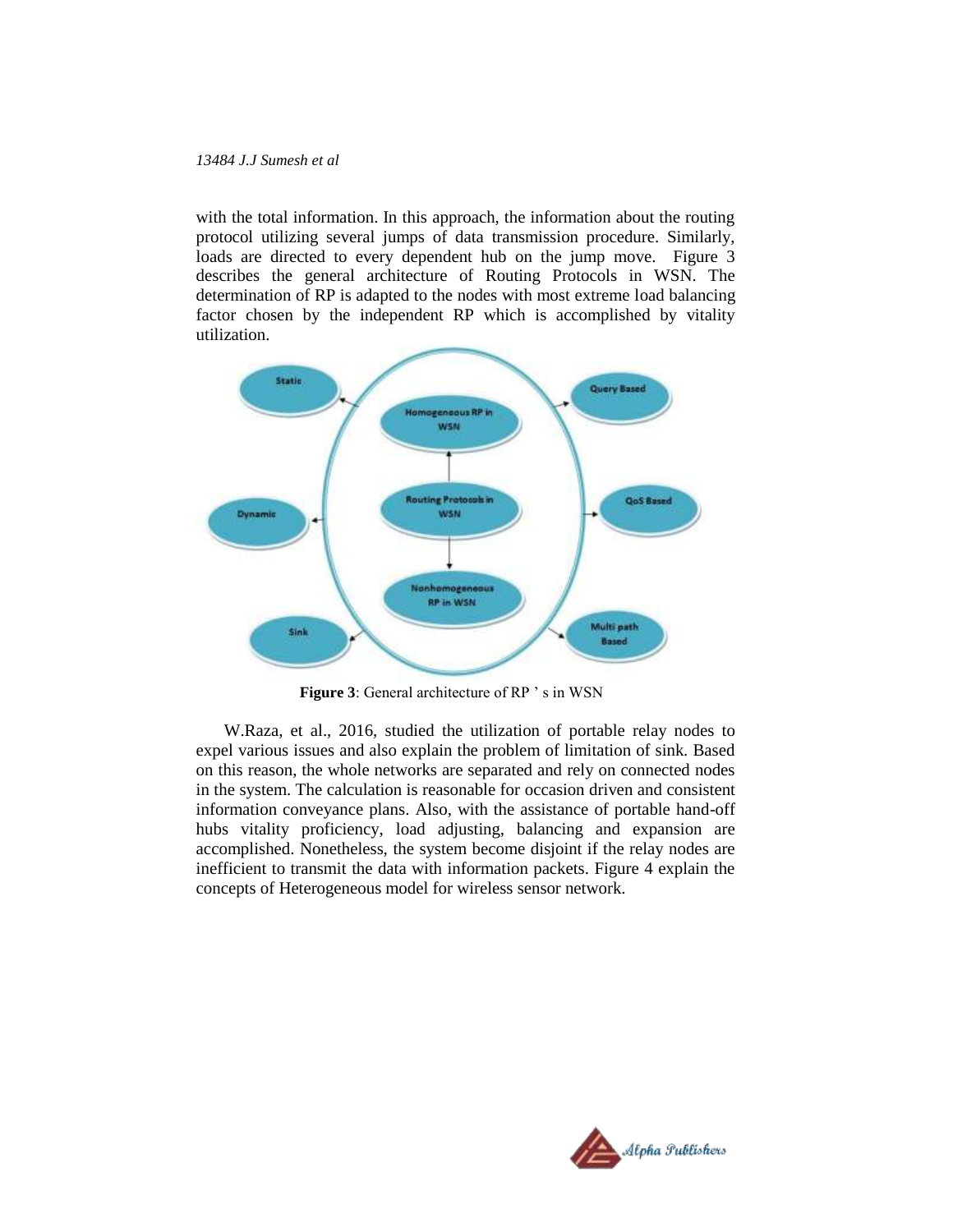

*Avoiding Energy Holes in E2HRC Wireless Sensor Networks 13485*

**Figure 4:** Heterogeneous model for wireless sensor network

## *2.1 Routing Protocols Patterns with Parameters Attainted and Compromised*

As we discussed so far few authors have registered their RPL patterns as in completed and compromised level with has been listed below in Table 1, which explain the registered patterns:

| Authors /<br>Routing<br>protocols /<br><b>Pattern</b> | <b>Features</b>                                              | <b>Parameters attained</b>                                                                     | Parameters in<br>effective levels                    |
|-------------------------------------------------------|--------------------------------------------------------------|------------------------------------------------------------------------------------------------|------------------------------------------------------|
| X. Liu et al.,<br>2016,<br><b>HORA</b><br>Random [9]  | Energy and coverage<br>hole repair, multihop<br>transmission | Network lifetime,<br>maximum hole<br>recovered area, low<br>mobility coverage.                 | Late and sensitive.<br>Energy<br>consumption is high |
| Y. Xue et al.,<br>2014, SHORT<br>Random [18]          | Energy and coverage<br>hole repair multihop<br>transmission  | Coverage area, hole<br>recovered area, high<br>packet delivery ratio,<br>low mobility distance | Long end to end<br>delay, more energy<br>consumption |

**Table 1:** Routing Protocol Pattern

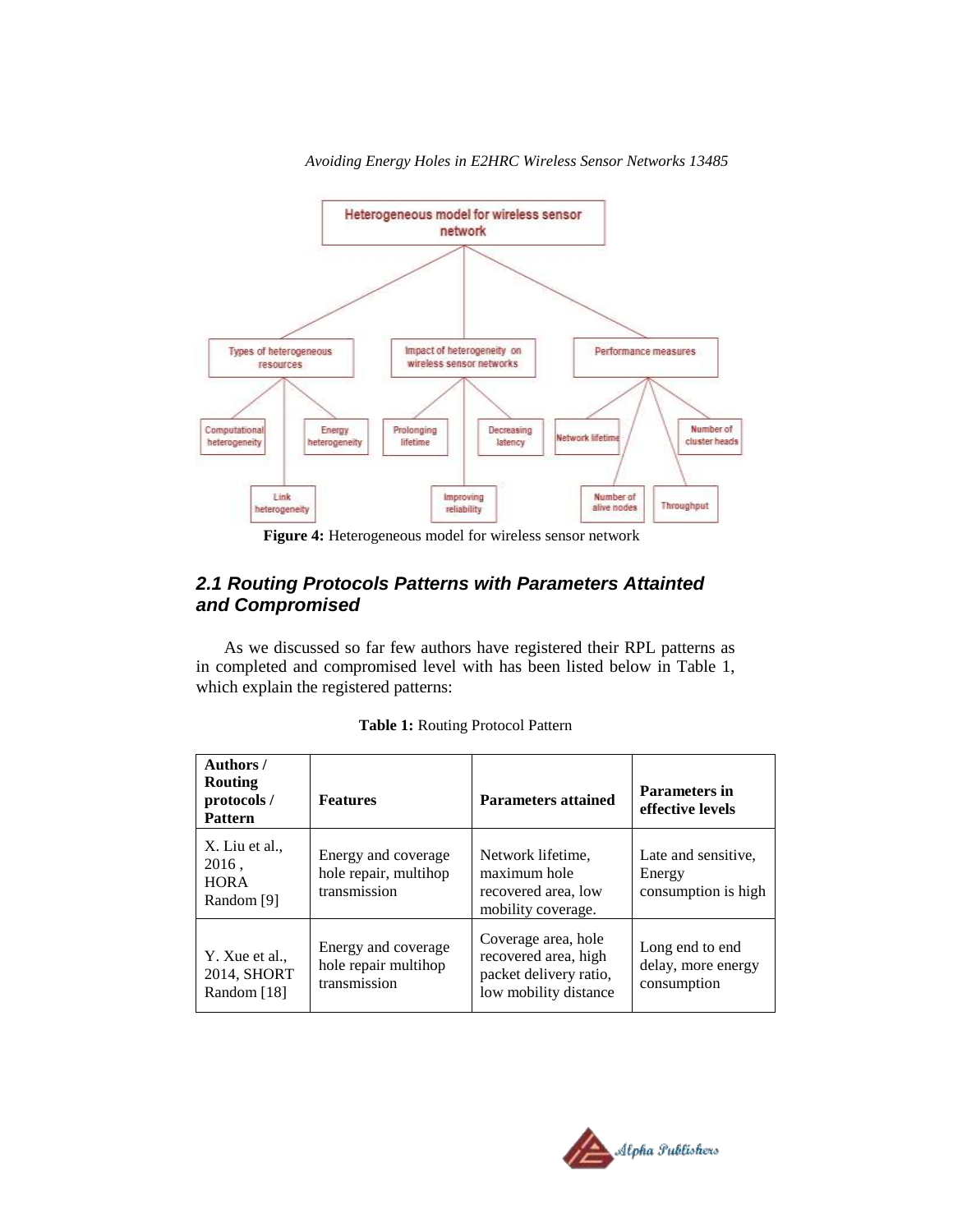| P. K. Sahoo et<br>al., 2015,<br><b>ODTS</b><br>Uniform [13]   | Energy balancing<br>multihop transmission<br>and colony optimization                                                    | Network lifetime and<br>energy efficiency                                                                      | Inefficient for<br>random and sparse<br>deployment energy<br>hole problem                                       |
|---------------------------------------------------------------|-------------------------------------------------------------------------------------------------------------------------|----------------------------------------------------------------------------------------------------------------|-----------------------------------------------------------------------------------------------------------------|
| A.M. Popescu et<br>al., 2014,<br>Mobicast<br>Random [11]      | Energy and coverage<br>hole, apple peel<br>technique multihop<br>transmission                                           | Energy efficiency and<br>packet delivery ratio                                                                 | Longer routing path<br>and message<br>overhead.                                                                 |
| N. Jan et al.,<br>2017,<br><b>GEDAR</b><br>Random [6]         | Recovery of void sensor<br>nodes, energy and<br>coverage holes                                                          | Wireless packet delivery<br>ratio according to<br>routing protocol and less<br>number of retransmitted<br>data | High level end to end<br>energy consumption<br>based on delay and<br>insufficient in spare<br>domain and region |
| Y.S. Chen and<br>Y.W. Lin, 2013,<br><b>BR</b><br>Uniform [18] | Energy hole, network<br>lifetime                                                                                        | Energy efficiency,<br>network lifetime                                                                         | Unbalanced load<br>based distribution<br>related to the<br>existence energy hole<br>problem and<br>solutions    |
| C. Zidi et al.,<br>2016,<br><b>RR</b><br>Random[15]           | Ring routing with<br>mobile sink approach,<br>high-tier nodes,<br>multihop<br>communications and<br>hotspot alleviation | Network lifetime,<br>minimize energy<br>consumption                                                            | Location error, low<br>pocket delivery ratio                                                                    |
| M. Abo et al.,<br>2015,<br><b>WRP</b><br>Random [3]           | Weighted rendezvous<br>points, mobile sink,<br>multihop transmission,<br>energy hole alleviation                        | Network lifetime,<br>minimize energy<br>consumption, alleviate<br>energy hole problem                          | Location error, low<br>pocket delivery ratio,<br>energy hole problem<br>in void region                          |

# **3 Analysis of Energy Holes Removing Techniques**

The analysis of existing energy holes removing techniques relies on different analysis which mainly includes few techniques like [ ],

- Clustering and vector based techniques
- Non-Uniform delayed and compressed node distribution techniques
	- Discontinuity and discrete techniques
	- Domain and Region based techniques
	- Transmission and control techniques
	- Feasible and Optimal techniques
	- Genetic Algorithm and artificial intelligence techniques
	- Node exploitation technique
	- Recurrence relation and discretization

and so on. These parameters and its techniques are discussed in Table 2.

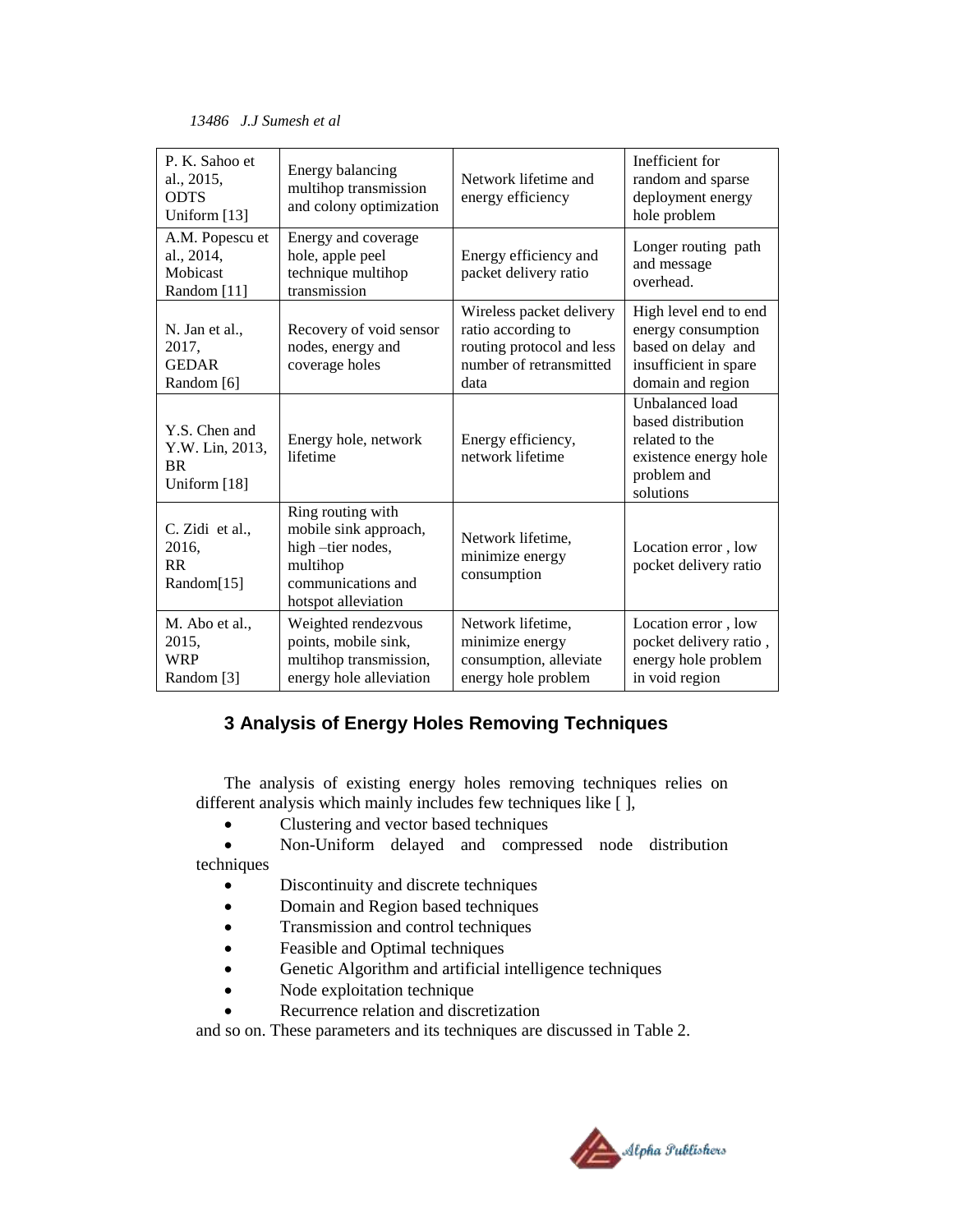#### *Avoiding Energy Holes in E2HRC Wireless Sensor Networks 13487*

| <b>Protocols</b>    | <b>Technique</b>                                                                                               | <b>Parameters achieved</b>                                                         | Cost to pay                                                                                                                    |
|---------------------|----------------------------------------------------------------------------------------------------------------|------------------------------------------------------------------------------------|--------------------------------------------------------------------------------------------------------------------------------|
| <b>WSNEHA</b>       | Energy hole<br>alleviation                                                                                     | <b>Balanced</b> load<br>distribution and energy<br>hole alleviation around<br>sink | Unbalanced load<br>distribution in $2^{nd}$<br>Corona and other<br>regions, low<br>throughput, location<br>error, packets drop |
| <b>ECMSE</b>        | Data forwarding<br>using optimal<br>distance                                                                   | Throughput, less<br>number of<br>retransmissions and<br>packets drop ratio         | Energy hole problem,<br>unbalanced load<br>distribution, end to end<br>delay                                                   |
| <b>BECHA</b>        | Energy hole<br>alleviation and<br>energy balancing                                                             | <b>Balanced</b> load<br>distribution, network<br>lifetime                          | Energy consumption,<br>low throughput with<br>more packets drop                                                                |
| EA-<br><b>BECHA</b> | <b>Energy balancing</b><br>and energy hole<br>alleviation using<br>optimal forwarder<br>selection<br>mechanism | Energy balancing,<br>network lifetime.<br>throughput                               | End to end delay                                                                                                               |

#### **Table 2:** Analysis and protocols of existing algorithms

## **4 Conclusion**

To conclude this article the above studies stated that the issue caused in RPLs can be solved the algebraic heterogeneous commutative ring domain and wireless communication network with an equivalent region rings probably to overcome an energy holes in WSN. Several routing algorithms and enormous protected methods are studied to solve E2HRC routing (scalar and vector based) protocol wireless networks. Similarly several experimental methods also described the comparison studies against RPL and E2HRC RPL constructive static equilibrium for wireless sensor networks and extended the same to energy utilization, by descending their nodes to restrict messages / packets through the energy consumption. Hence this article shared to few techniques and analytical methods on the several E2HRC related studies and described how to overcome energy holes in wireless sensor network according to the recent techniques with a message / packet structure.

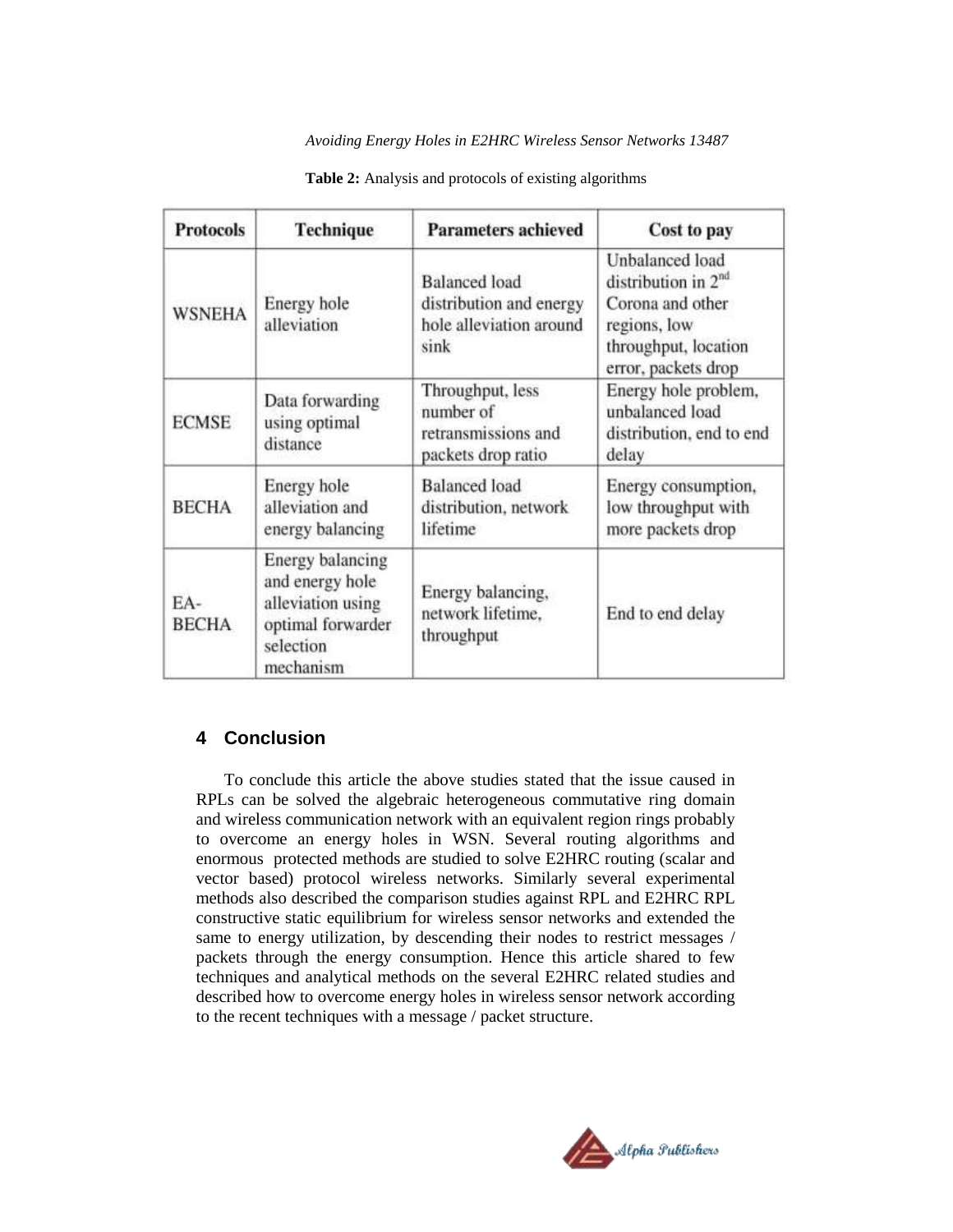#### **References**

- [1] K. Akkaya and M. Younis, "A survey on routing protocols for wireless sensor networks"", Ad Hoc Netw., Vol. 3, no. 3, pp. 325–349, 2005.
- [2] F. Akyildiz, W. Su, Y. Sankarasubramaniam, and E. Cayirci, "A survey" on sensor networks"," IEEE Commun. Mag., Vol. 40, no. 8, pp. 102–114, 2002.
- [3] M. A. Khan, A. Sher, A. R. Hameed, N. Jan, J. S. Abassi, and N. Javaid, "Network lifetime maximization via energy hole alleviation in wireless sensor networks", Proc. Int. Conf. Broadband Wireless Comput. Commun. pp. 279–290,2016.
- [4] M. Magno, D. Boyle, D. Brunelli, E. Popovici, and L. Benini, ""Ensuring survivability of resource-intensive sensor networks through ultra-low power overlays"", IEEE Trans. Ind. Informat., Vol. 10, no. 2, pp. 946– 956, 2014.
- [5] S. Olariu and I. Stojmenovic, "Design guidelines for maximizing lifetime and avoiding energy holes in sensor networks with uniform distribution and uniform reporting,"" Proceedings IEEE INFOCOM 2006. 25TH IEEE International Conference on Computer Communications, pp. 1–12, 2006.
- [6] N. Jan, A. R. Hameed, B. Ali, R. Ullah, K. Ullah, and N. Javaid, ""A wireless sensor networks balanced energy consumption protocol", 31st IEEE Int. Conf. Adv. Inf. Netw. Appl. Workshops (WAINA), 2017.
- [7] K. Latif, N. Javaid, A. Ahmad, Z. A. Khan, N. Alrajeh, and M. I. Khan, ""On energy hole and coverage hole avoidance in underwater wireless sensor networks", IEEE Sensors J., Vol. 16, no. 11, pp. 4431–4442, 2016.
- [8] X. Liu, "An optimal-distance-based transmission strategy for lifetime maximization of wireless sensor networks", IEEE Sensors J., Vol. 15, no. 6, pp. 3484–3491,2015.
- [9] X. Liu, "A novel transmission range adjustment strategy for energy hole avoiding in wireless sensor networks", J. Netw. Comput., Vol. 67, pp. 43–52, 2016.
- [10] N. A. Pantazis, S. A. Nikolidakis, and D. D. Vergados, ""Energyefficient routing protocols in wireless sensor networks: A survey", IEEE Commun. Surveys Tuts., Vol. 15, no. 2, pp. 551–591,2013.
- [11] A.M. Popescu, N. Salman, and A. H. Kemp, "Energy efficient geographic routing robust against location errors", IEEE Sensors J., Vol. 14, no. 6, pp. 1944–1951, Jun. 2014.
- [12] W. Raza et al., "An improved forwarding of diverse events with mobile sinks in underwater wireless sensor networks", Sensors, Vol. 16, no. 11, pp. 1850–1875, 2016.

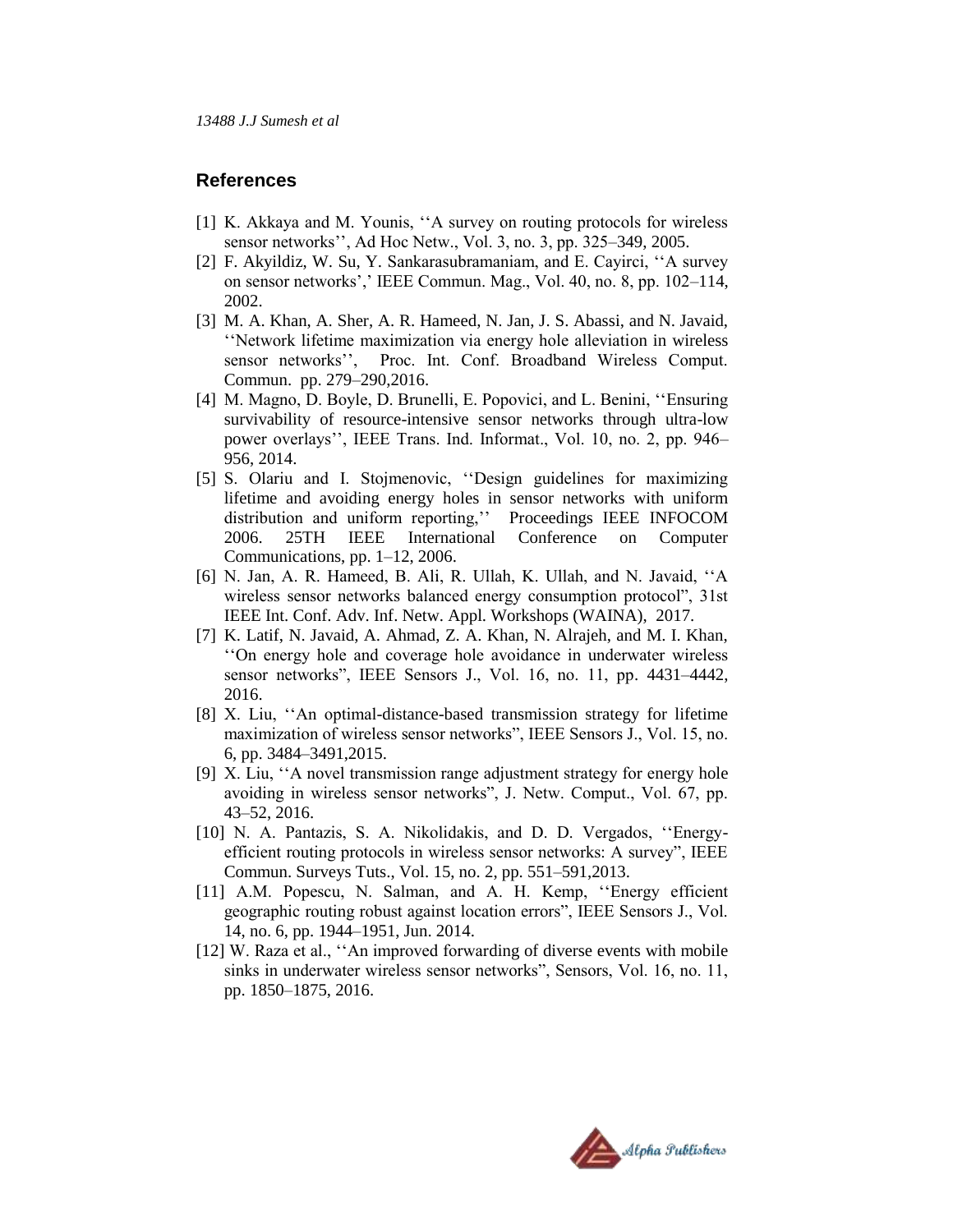- [13] P. K. Sahoo and W.-C. Liao, "HORA: A distributed coverage hole repair algorithm for wireless sensor networks", IEEE Trans. Mobile Comput., Vol. 14, no. 7, pp. 1397–1410, 2015.
- [14] Sharma, Rohini, "Energy Holes Avoiding Techniques in Sensor Networks: A survey", International Journal of Engineering Trends and Technology, Vol. 20. pp. 204-208, 2015.
- [15] C.F. Wang, J.-D. Shih, B.-H. Pan, and T.-Y. Wu, "A network lifetime enhancement method for sink relocation and its analysis in wireless sensor networks", IEEE Sensors J., Vol. 14, no. 6, pp. 1932–1943, 2014.
- [16] X. Wu, G. Chen, and S. K. Das, "Avoiding energy holes in wireless sensor networks with nonuniform node distribution," IEEE Trans. Parallel Distrib. Syst., Vol. 19, no. 5, pp. 710–720, 2008.
- [17] Wu, Xiaobing & Chen, Guihai & Das, Sajal., "Avoiding Energy Holes in Wireless Sensor Networks with Nonuniform Node Distribution. Parallel and Distributed Systems", IEEE Transactions on. Vol.19, no.5, pp.710 – 720, 2008.
- [18] Y. Xue, X. Chang, S. Zhong, and Y. Zhuang, "An efficient energy hole alleviating algorithm for wireless sensor networks", IEEE Trans. Consum. Electron., Vol. 60, no. 3, pp. 347–355, 2014.
- [19] S. Zeadally, S. U. Khan, and N. Chilamkurti, "Energy-efficient networking: Past, present, and future," J. Supercomput., Vol. 62, no. 3, pp. 1093–1118, 2012.
- [20] Z.W. Zeng, Z.-G. Chen, and A.-F. Liu, "Energy-hole avoidance for WSN based on adjust transmission power", Chin. J. Comput., Vol. 33, no. 1, pp. 12–22, 2010.

### **Biographies**



**J.J Sumesh,** Research Scholar, Department of CSE, Noorul Islam University, Thuckalay, India,